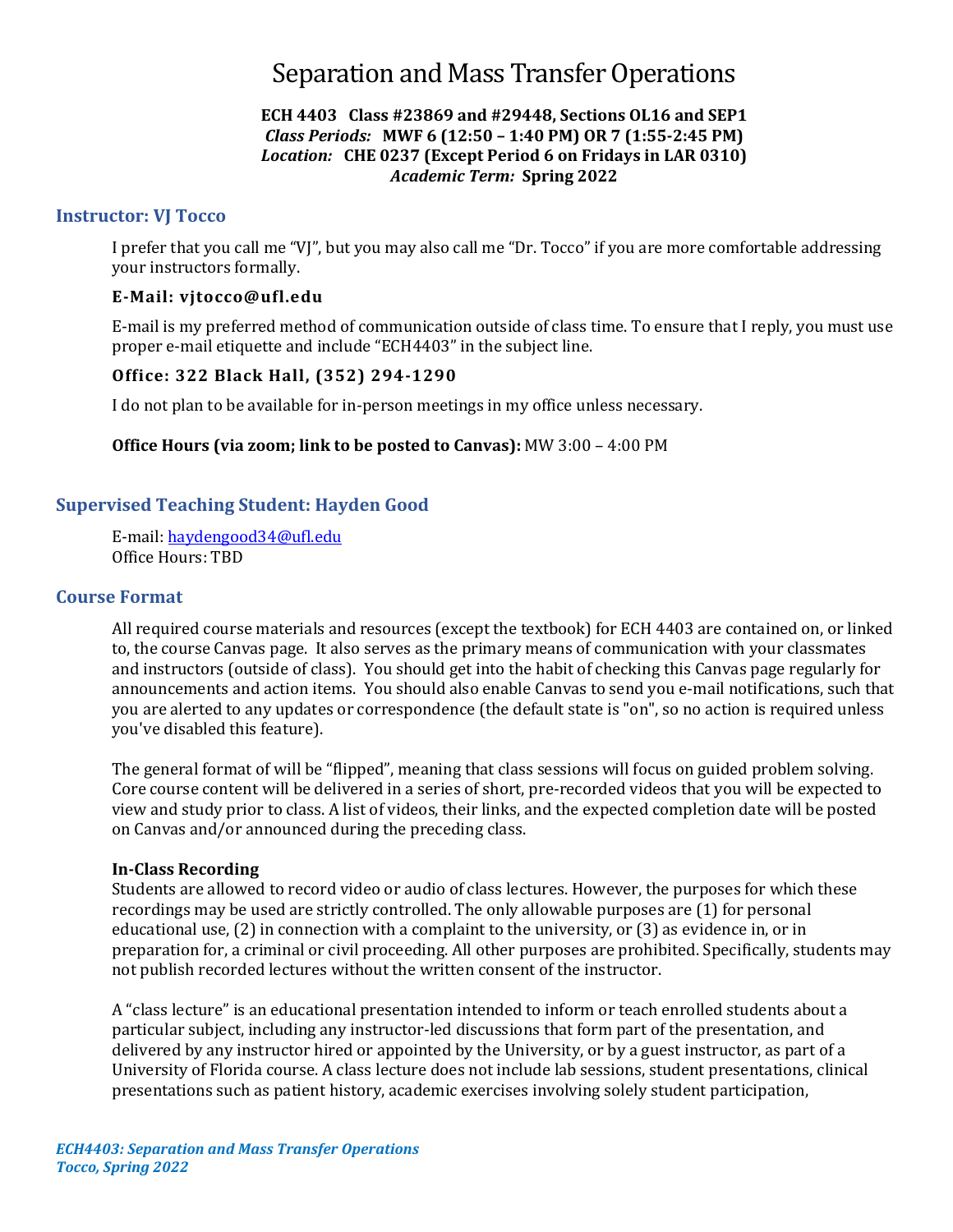assessments (quizzes, tests, exams), field trips, private conversations between students in the class or between a student and the faculty or lecturer during a class session.

Publication without permission of the instructor is prohibited. To "publish" means to share, transmit, circulate, distribute, or provide access to a recording, regardless of format or medium, to another person (or persons), including but not limited to another student within the same class section. Additionally, a recording, or transcript of a recording, is considered published if it is posted on or uploaded to, in whole or in part, any media platform, including but not limited to social media, book, magazine, newspaper, leaflet, or third party note/tutoring services. A student who publishes a recording without written consent may be subject to a civil cause of action instituted by a person injured by the publication and/or discipline under UF Regulation 4.040 Student Honor Code and Student Conduct Code.

# **"Quizzams":**

"Quizzams" are quiz/exam hybrids, and will be held approximately every two weeks during the term.

Quizzam Dates: Wednesday, Jan. 26 Wednesday, Feb. 9 Wednesday, Feb. 23 Wednesday, Mar. 2 Wednesday, Mar. 23 Wednesday, Mar. 30 Wednesday, Apr. 13 Wednesday, Apr. 20

There is no "final" exam for this course.

### **Course Description**

(3 credits) Theory, design, and evaluation of diffusional and staged mass transfer principles including distillation, absorption, and extraction, leaching and membrane separations. Computer-aided design methods.

# **Course Pre-Requisites / Co-Requisites**

**Prerequisites:** ECH3101 (Process Thermodynamics), ECH3202 (Fluid and Solid Operations) and ECH3223 (Energy Transfer Operations)

# **Course Objectives**

Broadly, at the end of this course, a student should be able to do the following:

- 1) Explain the fundamentals of chemical engineering separation processes.
- 2) Design distillation equipment for binary or multicomponent mixtures in continuous and batch operation.
- 3) Design adsorption or stripping operations
- 4) Design liquid-liquid extraction operations
- 5) Design distillation equipment for complex (azeotropic) distillation systems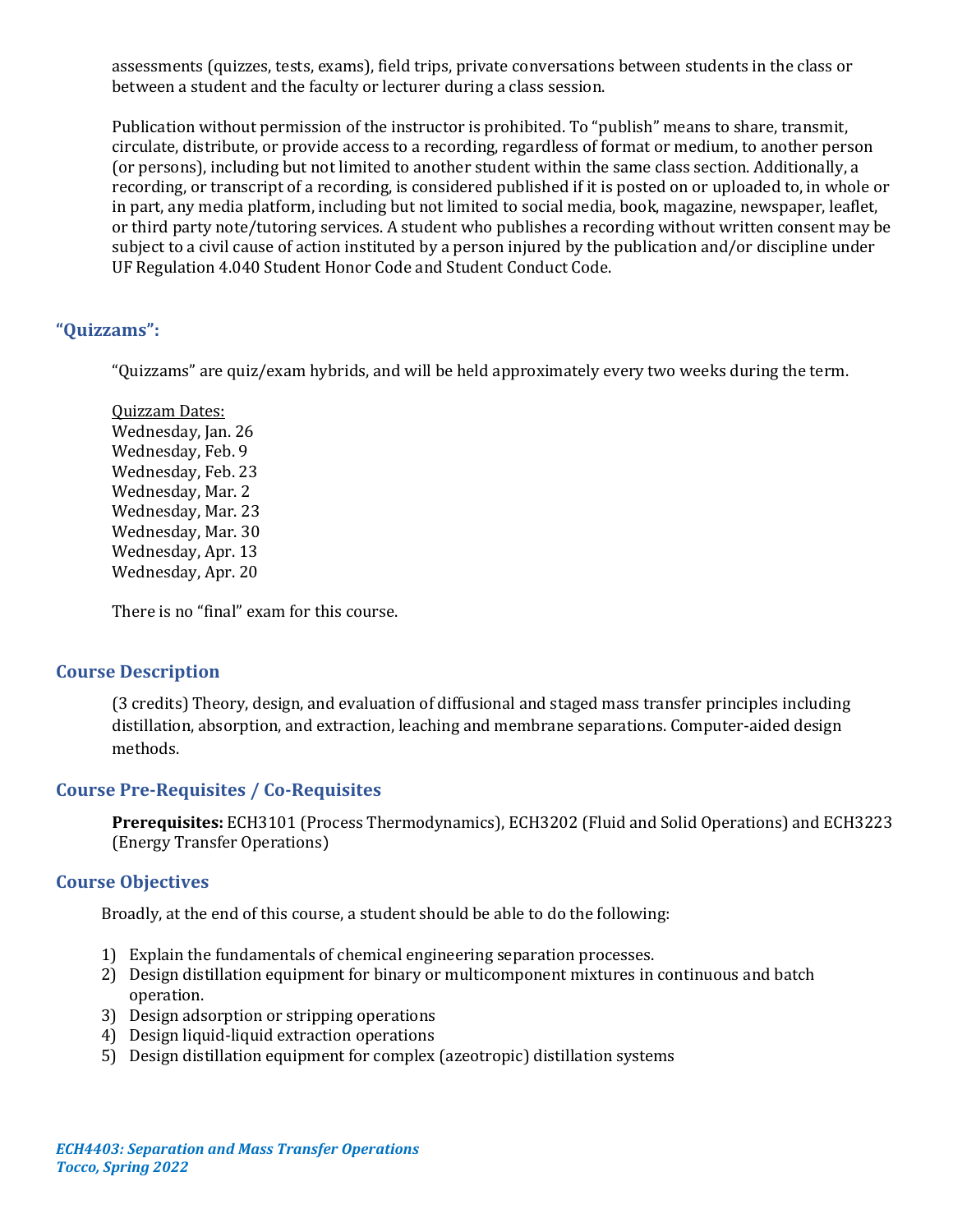In addition to these learning objectives, the assignments are designed to develop the following skills, which are characteristic of real-world problems, and therefore essential for any practicing chemical engineer:

- 1) Read, interpret, and follow directions, prompts, and problem statements.
- 2) Detect and disregard superfluous given information.
- 3) Use resources to find extra information which is needed, but not given.
- 4) Brainstorm reasons for unexpected behavior (troubleshooting).

### **Materials and Supply Fees**

None

# **Relation to Program Outcomes (ABET):**

|    | Outcome                                                                                             | Coverage |
|----|-----------------------------------------------------------------------------------------------------|----------|
|    | 1. An ability to identify, formulate, and solve complex engineering problems by applying principles | High     |
|    | of engineering, science, and mathematics                                                            |          |
|    | 2. An ability to apply engineering design to produce solutions that meet specified needs with       | High     |
|    | consideration of public health, safety, and welfare, as well as global, cultural, social,           |          |
|    | environmental, and economic factors                                                                 |          |
| 3. | An ability to communicate effectively with a range of audiences                                     |          |
| 4. | An ability to recognize ethical and professional responsibilities in engineering situations and     | Medium   |
|    | make informed judgments, which must consider the impact of engineering solutions in global,         |          |
|    | economic, environmental, and societal contexts                                                      |          |
|    | 5. An ability to function effectively on a team whose members together provide leadership, create   |          |
|    | a collaborative and inclusive environment, establish goals, plan tasks, and meet objectives         |          |
|    | 6. An ability to develop and conduct appropriate experimentation, analyze and interpret data, and   |          |
|    | use engineering judgment to draw conclusions                                                        |          |
|    | 7. An ability to acquire and apply new knowledge as needed, using appropriate learning strategies   | Low      |
|    |                                                                                                     |          |

# **Required Textbook**

Separation Process Essentials (1st Ed.) by Alan M. Lane (CRC Press)

Wiley, ISBN 978-1138086081

*Note: This textbook was recently published, and it is the clearest text on Separations that I've read. I think you will enjoy reading it, but I do not assign reading as an assignment or textbook problems (although they are strongly encouraged!)*

### **Required Software**

**Microsoft Excel** and/or Python will be needed for some homework assignments. Therefore, you will need access to this software on your personal laptop.

### **Recommended Materials**

Any model of scientific calculator may be useful for solving homework and exam problems.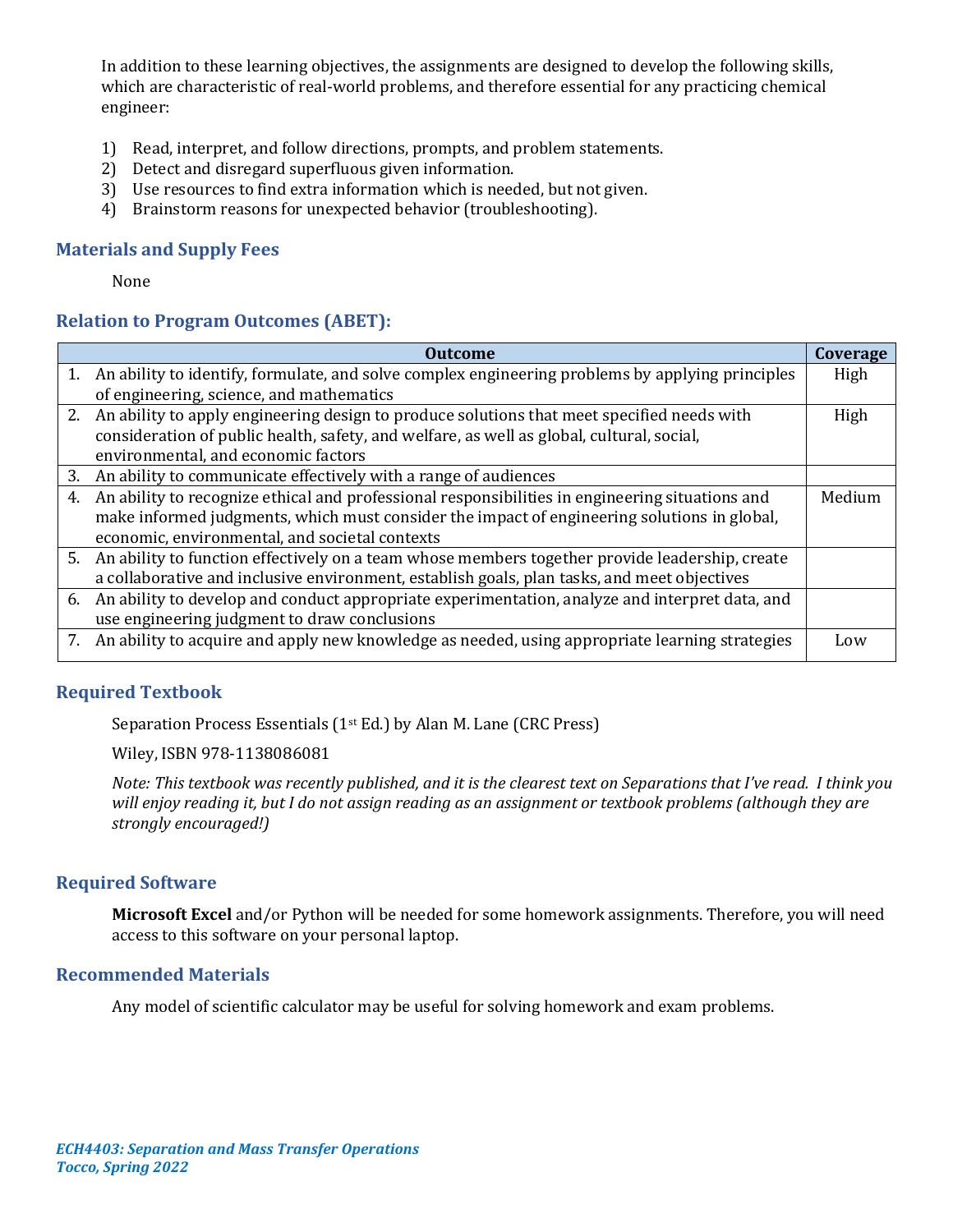# **Course Schedule (Tentative)**

| <b>Week</b>             | Topic(s)                                                         |
|-------------------------|------------------------------------------------------------------|
| 1                       | Course introduction, equilibrium data, single-stage distillation |
| $\overline{\mathbf{2}}$ | Graphical solutions to problems, energy requirements             |
| 3                       | Multi-stage distillation                                         |
| 4                       | Distillation column design and variations                        |
| 5                       | Distillation column practice                                     |
| 6                       | Multicomponent distillation, single-stage batch distillation     |
| 7                       | Multistage batch distillation                                    |
| 8                       | Mass-Transfer separations                                        |
| 9                       | Absorption and stripping columns                                 |
| 10                      | Cross-current liquid-liquid extraction                           |
| 11                      | Counter-current liquid-liquid Extraction                         |
| 12                      | Liquid-liquid extraction designs, Pressure-swing distillation    |
| 13                      | Azeotropic/non-ideal separations processes                       |
| 14                      | Membranes/Class Project Presentations                            |
| 15                      | Open/review                                                      |

# **Attendance Policy and Expectations**

Attendance is expected, but will not be officially monitored or graded. You are required to watch all course content videos before the corresponding class period.

When interacting with fellow students and instructors, you are expected to maintain professionalism and behave respectfully. The community of ECH 4403 will be supportive and inclusive. Offensive imagery and/or language will not be tolerated in any capacity.

# **Evaluation of Grades/Course Assignments**

# **Quizzams: 8 quizzams, 100 points each (80% total)**

### **Homework: 6 assignments, 20 points each (lowest score dropped, 10% total)**

Each homework assignment will consist of 5 problems, and occasionally an essay response might replace one of the problems.

Expect the homework problems to challenge you. VJ will answer direct, well-articulated questions relating to the homework, but will not guide you through the solution, troubleshoot your mistakes, or check your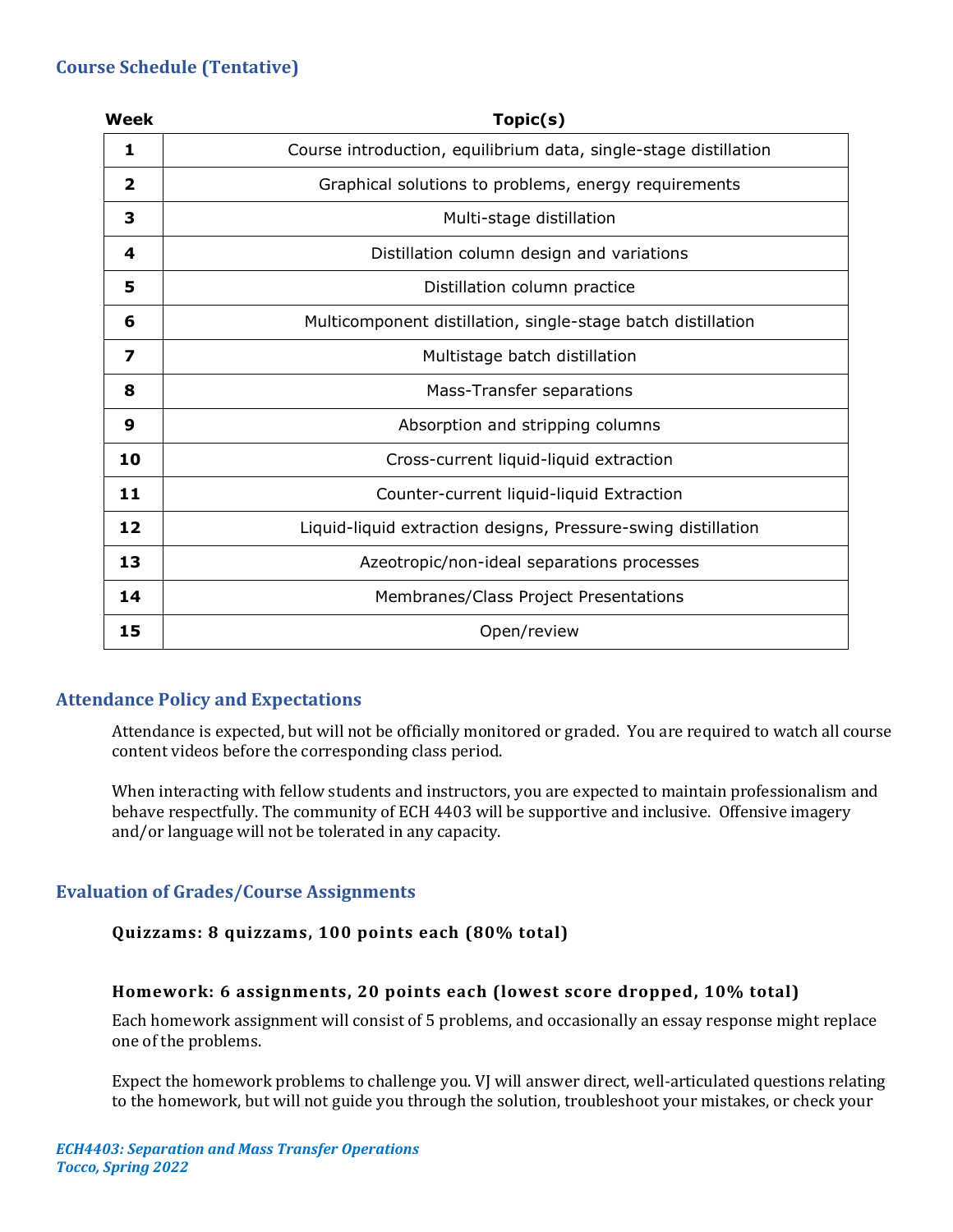answers before submission. You are permitted to discuss the problems and problem-solving strategies with your classmates, but you may not breach the Academic Honesty Course Policy (see below).

**Solution Submission:** Homework is to be submitted electronically on Canvas. Your homework solution must include the problem statements, with all requested answers reported in the answer box(es) provided.

A good problem solution primarily consists of a description of problem-solving logic in complete sentences, with equations to supplement the logic. Your work should be organized neatly and be easy to read and follow. You may type your solutions, but equations must be typeset with the "Equation Editor" in Word (or equivalent in another program). Because this can become quite time-consuming, I recommend handwriting your solutions.

There are several free smartphone apps that can scan your work and convert it to a PDF (such as "CamScanner"). Photographs (learn the difference between a PDF and a photograph) are not acceptable. Please let VJ know if access to this technology is unavailable, and accommodations will be made.

**Grading:** Grading of homework problems occurs on the following basis:

Blank or minimal effort – 0 points Not completed/insufficient work shown – 1 point Complete and incorrect, but difficult to follow – 2 points Correct, but difficult to follow or incorrect, but presented professionally – 3 points Correct and presented professionally – 4 points

Essay responses will be graded for content, concision, clarity, and grammar.

**Due Date:** Homework is due at 11:59 PM on Fridays and graded *as submitted*.

To incentivize you to start (and finish) homework assignments early, homework submitted by **noon** on the Wednesday before the due date will earn two automatic bonus points.

Late homework will be penalized 4 points per day, up to *three days* after the due date. In other words, assignments submitted from 12:00 AM – 11:59 PM on Saturday can earn a maximum of 16 points, from 12:00 AM – 11:59 PM on Sunday: 12 points, and 12:00 AM – 11:59 PM on Monday: 8 points. Homework solutions will be posted on Tuesday morning, after which no homework will be accepted.

**Low Score Drop:** Each student's lowest homework score will be dropped at the end of the semester. This policy covers emergencies and technological issues alike, and no documentation or action is required of the student.

No further accommodations or deadline extensions for homework or quizzes will be granted due to technological issues or emergencies. You should anticipate that these issues will arise at the worst possible time (for example, Wi-Fi always seems to crash 10 minutes before the homework is due), and plan contingencies.

### *Significant progress must be demonstrated on a minimum of 70% of the homework problems in order to pass the course.*

### **Team-Based Project: 100 Points**

In the class project, you will work in groups of 3-4 to give a virtual presentation about a separation technique of your choice. More details will be given when the project is assigned in early March.

*ECH4403: Separation and Mass Transfer Operations Tocco, Spring 2022* **Extra Credit: 10 Points Possible (due Monday, 4/18)**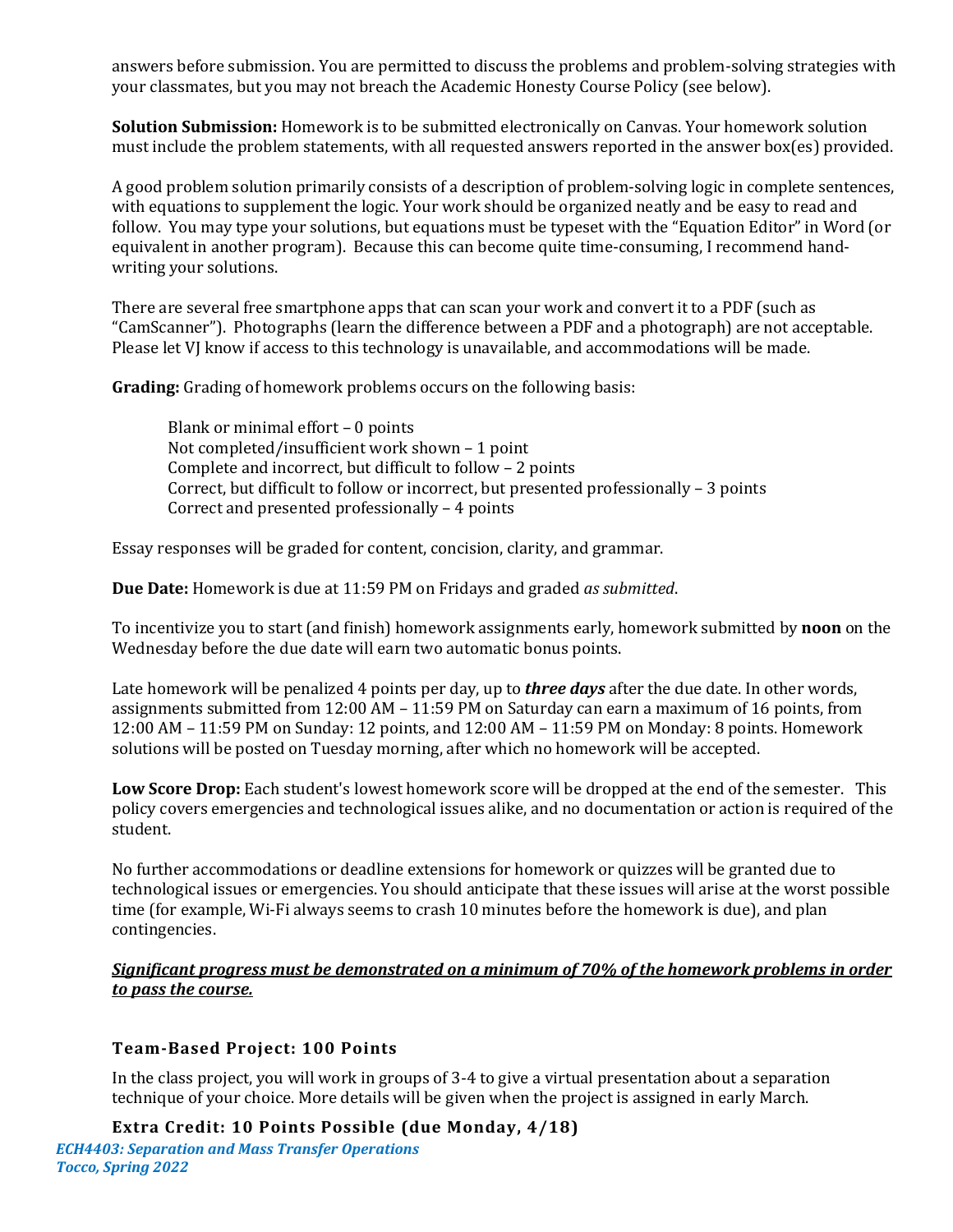Option 1: Write an original exam/homework problem. You must submit the **problem statement, an answer key, and an explanation of the concept** that the question is testing. In addition, by submitting these questions, you authorize me to use them in subsequent semesters (or, if the question is good enough, this semester!). You may submit as many questions as you like.

Option 2: Submit a creative expression of your experiences in ECH4403. Submissions may include a song, video, poem, craft, artwork, or any other creation. The only constraints are that your submission must be completely original, and your submission must be **shared** with the rest of the class on the last day of class.

### **Grading Policy**

You may earn 1000 possible points in this course by completing assignments (see above). Your final letter grade will be based on your final point total. General point totals needed to earn a given letter grade are listed below:

| <b>Point Value</b> | <b>Letter Grade</b> |
|--------------------|---------------------|
| 900-1000           | $A/A-$              |
| 800-899            | $B+/B/B-$           |
| 720-799            | $C+ / C$            |
| 700-719            | $C-$                |
| 600-699            | $D+/D/D-$           |
| < 600              | F                   |

Determination of  $+/-/-$  letter grades will be based primarily on the distribution of student scores within the tier (with roughly 1/3 in each bin). However, these may also be subject to instructor's discretion, considering professionalism, participation, effort, and performance trajectory. These decisions will be based solely on the instructor's discretion.

More information on UF grading policy may be found at: <https://catalog.ufl.edu/ugrad/current/regulations/info/grades.aspx>

### **Regrades:**

To request a regrade, email VJ and Hayden. In your email, directly state the number of points you think you deserve and a full explanation of the discrepancy (unless it is a simple addition error). **The deadline for regrades is one week from the date the assignment was returned as graded.**

#### **Make-Up Policy**

In the case of an emergency, technological issue, or excused absence during a quizzam, one *comprehensive* make-up quizzam will be offered at the end of the semester, provided that **adequate proof/documentation is presented in writing**.

Make-up work for extended excused absences will be considered on a case-by-case basis in a manner that is fair for you and your classmates. Excused absences must be consistent with university policies in the undergraduate catalog [\(https://catalog.ufl.edu/ugrad/current/regulations/info/attendance.aspx\)](https://catalog.ufl.edu/ugrad/current/regulations/info/attendance.aspx) and require appropriate documentation.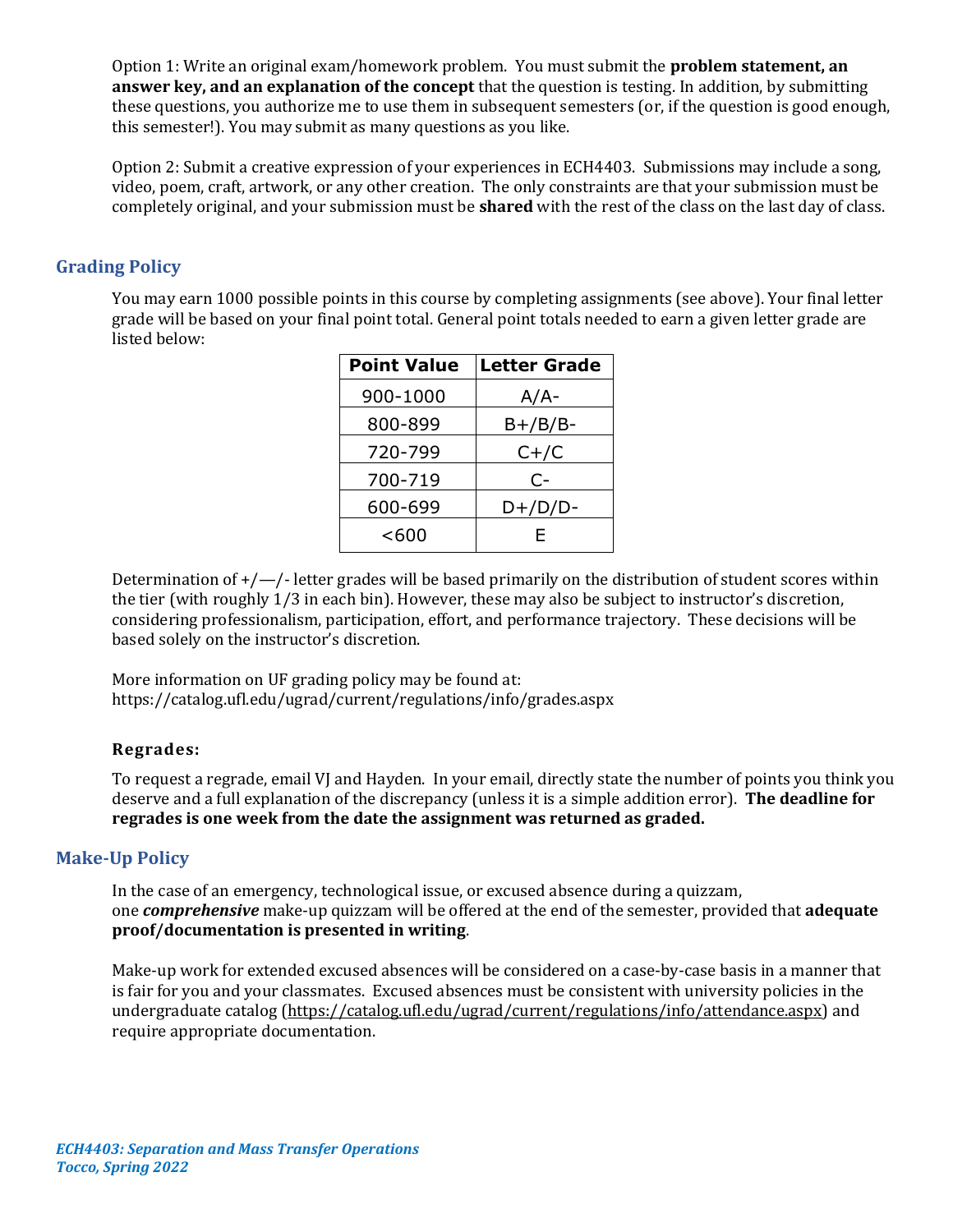### **Students Requiring Accommodations**

Students with disabilities requesting accommodations should first register with the Disability Resource Center (352-392-8565, https://www.dso.ufl.edu/drc) by providing appropriate documentation. Once registered, students will receive an accommodation letter which must be presented to the instructor when requesting accommodation. Students with disabilities should follow this procedure as early as possible in the semester.

### **Course Evaluation**

Students are expected to provide professional and respectful feedback on the quality of instruction in this course by completing course evaluations online via GatorEvals. Guidance on how to give feedback in a professional and respectful manner is available at [https://gatorevals.aa.ufl.edu/students/.](https://gatorevals.aa.ufl.edu/students/) Students will be notified when the evaluation period opens, and can complete evaluations through the email they receive from GatorEvals, in their Canvas course menu under GatorEvals, or via [https://ufl.bluera.com/ufl/.](https://ufl.bluera.com/ufl/) Summaries of course evaluation results are available to students at [https://gatorevals.aa.ufl.edu/public](https://gatorevals.aa.ufl.edu/public-results/)[results/.](https://gatorevals.aa.ufl.edu/public-results/)

### **University Honesty Policy**

UF students are bound by The Honor Pledge which states, "We, the members of the University of Florida community, pledge to hold ourselves and our peers to the highest standards of honor and integrity by abiding by the Honor Code. On all work submitted for credit by students at the University of Florida, the following pledge is either required or implied: "On my honor, I have neither given nor received unauthorized aid in doing this assignment." The Honor Code ([https://sccr.dso.ufl.edu/policies/student-honor-code-student](https://sccr.dso.ufl.edu/policies/student-honor-code-student-conduct-code/)[conduct-code/\)](https://sccr.dso.ufl.edu/policies/student-honor-code-student-conduct-code/) specifies a number of behaviors that are in violation of this code and the possible sanctions. Furthermore, you are obligated to report any condition that facilitates academic misconduct to appropriate personnel. If you have any questions or concerns, please consult with the instructor or TAs in this class.

#### **Commitment to a Safe and Inclusive Learning Environment**

The Herbert Wertheim College of Engineering values broad diversity within our community and is committed to individual and group empowerment, inclusion, and the elimination of discrimination. It is expected that every person in this class will treat one another with dignity and respect regardless of gender, sexuality, disability, age, socioeconomic status, ethnicity, race, and culture.

If you feel like your performance in class is being impacted by discrimination or harassment of any kind, please contact your instructor or any of the following:

- Your academic advisor or Graduate Program Coordinator
- Jennifer Nappo, Director of Human Resources, 352-392-0904[, jpennacc@ufl.edu](mailto:jpennacc@ufl.edu)
- Curtis Taylor, Associate Dean of Student Affairs, 352-392-2177[, taylor@eng.ufl.edu](mailto:taylor@eng.ufl.edu)
- · Toshikazu Nishida, Associate Dean of Academic Affairs, 352-392-0943[, nishida@eng.ufl.edu](mailto:nishida@eng.ufl.edu)

#### **Software Use**

All faculty, staff, and students of the University are required and expected to obey the laws and legal agreements governing software use. Failure to do so can lead to monetary damages and/or criminal penalties for the individual violator. Because such violations are also against University policies and rules, disciplinary action will be taken as appropriate. We, the members of the University of Florida community, pledge to uphold ourselves and our peers to the highest standards of honesty and integrity.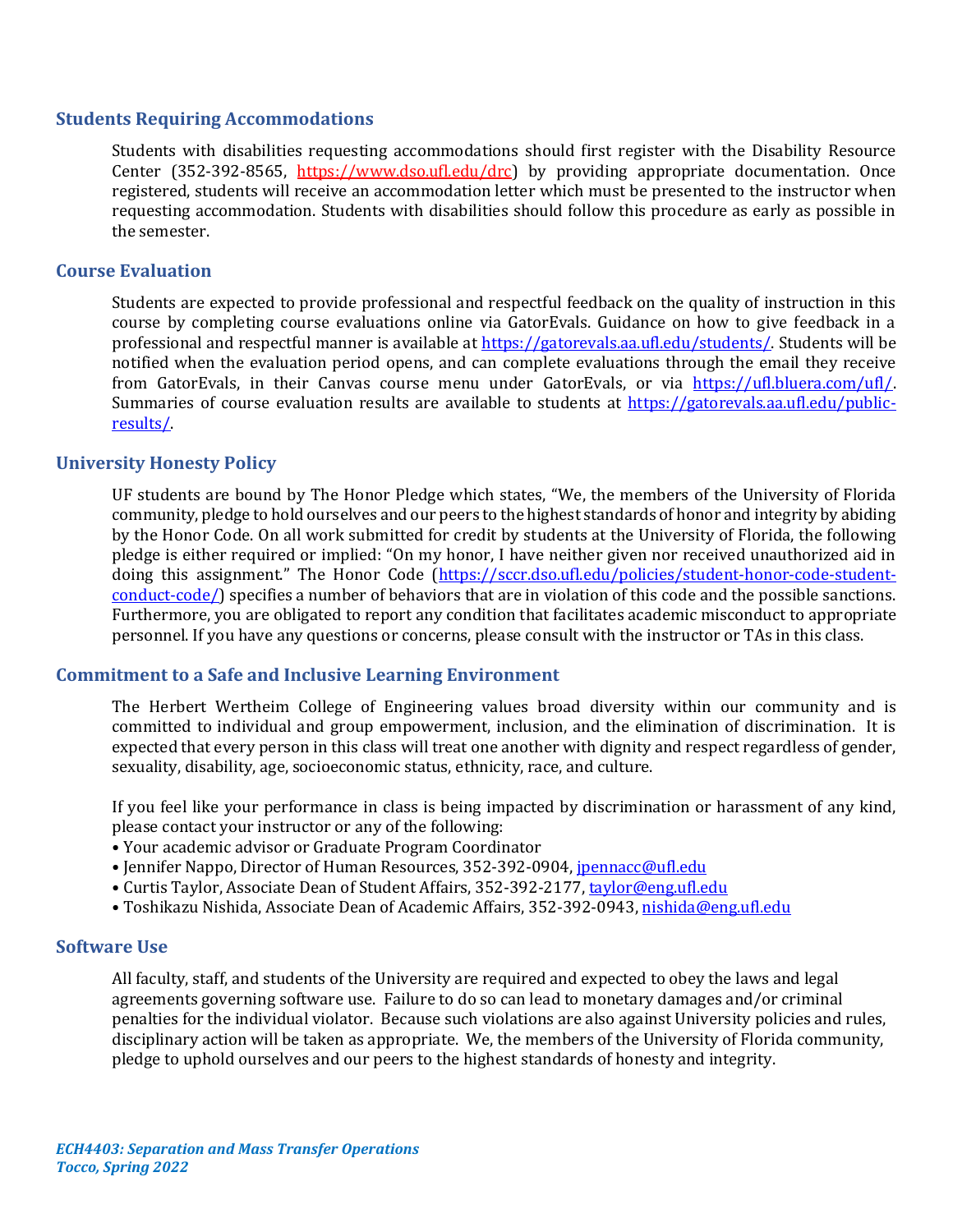# **Student Privacy**

There are federal laws protecting your privacy with regards to grades earned in courses and on individual assignments. For more information, please see: <https://registrar.ufl.edu/ferpa.html>

### **Campus Resources:**

#### **Health and Wellness**

U Matter, We Care:

Your well-being is important to the University of Florida. The U Matter, We Care initiative is committed to creating a culture of care on our campus by encouraging members of our community to look out for one another and to reach out for help if a member of our community is in need. If you or a friend is in distress, please contact **umatter@ufl.edu** so that the U Matter, We Care Team can reach out to the student in distress. A nighttime and weekend crisis counselor is available by phone at 352-392-1575. The U Matter, We Care Team can help connect students to the many other helping resources available including, but not limited to, Victim Advocates, Housing staff, and the Counseling and Wellness Center. Please remember that asking for help is a sign of strength. In case of emergency, call 9-1-1.

Counseling and Wellness Center: [http://www.counseling.ufl.edu/cwc,](http://www.counseling.ufl.edu/cwc) and 392-1575; and the University Police Department: 392-1111 or 9-1-1 for emergencies.

Sexual Discrimination, Harassment, Assault, or Violence

If you or a friend has been subjected to sexual discrimination, sexual harassment, sexual assault, or violence contact the **[Office of Title IX Compliance](https://titleix.ufl.edu/)**, located at Yon Hall Room 427, 1908 Stadium Road, (352) 273- 1094, [title-ix@ufl.edu](mailto:title-ix@ufl.edu)

Sexual Assault Recovery Services (SARS) Student Health Care Center, 392-1161.

University Police Department at 392-1111 (or 9-1-1 for emergencies), o[r http://www.police.ufl.edu/.](http://www.police.ufl.edu/)

#### **COVID-19**

- You are expected to wear approved face coverings at all times during class and within buildings even if you are vaccinated.
- If you are sick, stay home and self-quarantine. Please visit the UF Health Screen, Test & Protect website about next steps, retake the questionnaire and schedule your test for no sooner than 24 hours after your symptoms began. Please call your primary care provider if you are ill and need immediate care or the UF Student Health Care Center at 352-392-1161 (or emai[l covid@shcc.ufl.edu\)](mailto:covid@shcc.ufl.edu) to be evaluated for testing and to receive further instructions about returning to campus.
- If you are withheld from campus by the Department of Health through Screen, Test & Protect, you are not permitted to use any on campus facilities. Students attempting to attend campus activities when withheld from campus will be referred to the Dean of Students Office.
- UF Health Screen, Test & Protect offers guidance when you are sick, have been exposed to someone who has tested positive or have tested positive yourself. Visit the [UF Health Screen, Test & Protect website](https://click.info.gator360.ufl.edu/?qs=8f0d5e01a3f7385148f144e2089093522a358a8d85cb9db73c31675d3c5e5c0d27748d40c212f544822551342f1912ea5b4f2b890d5952e8) for more information.
- Please continue to follow healthy habits, including best practices like frequent hand washing. Following these practices is our responsibility as Gators.

#### **Academic Resources**